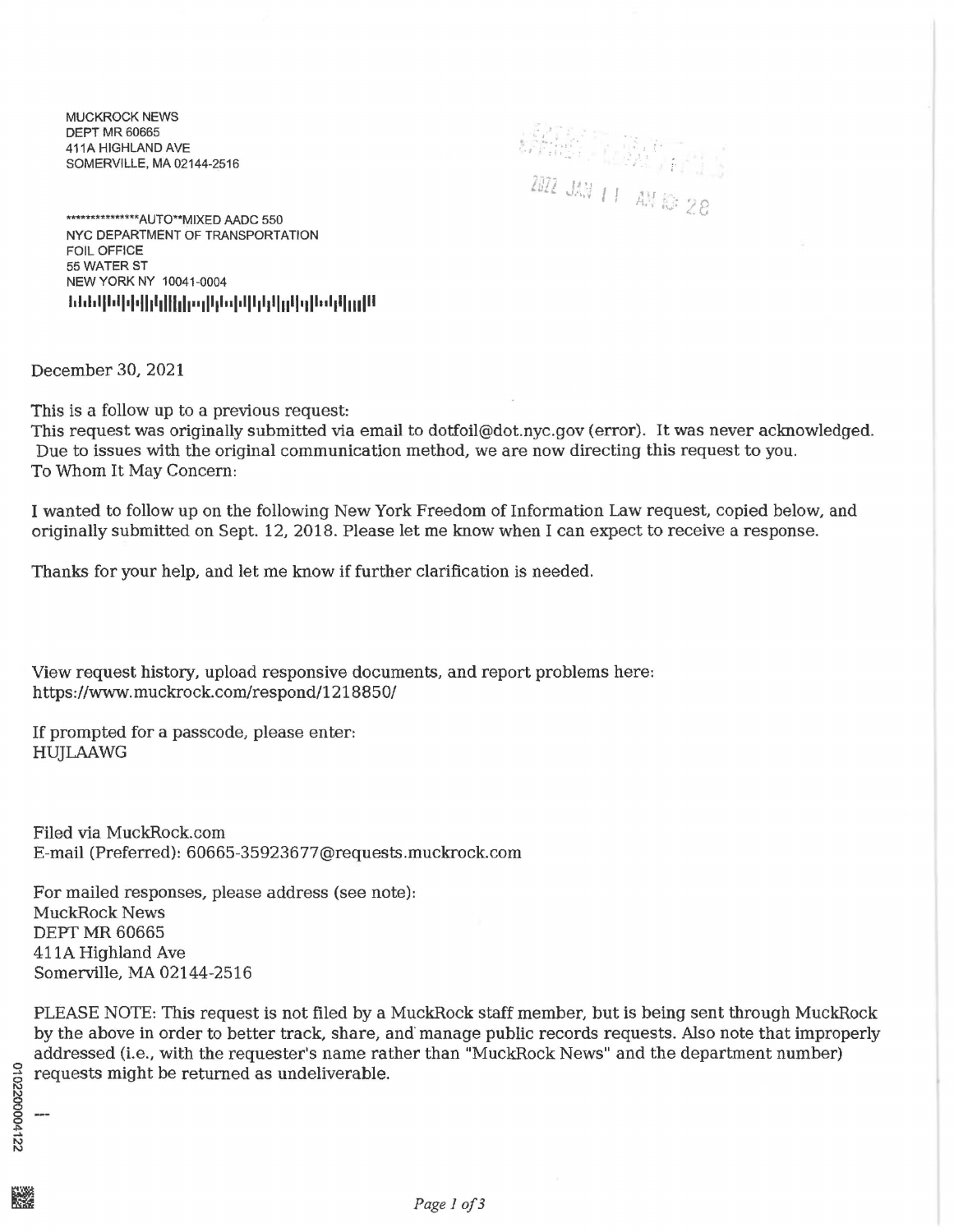On Sept. 12, 2018: Subject: New York Freedom of Information Law Request: Emails on LinkNYC January 2018 - September 2018

To Whom It May-Concern:

Pursuant to the New York Freedom of Information Law, I hereby request the following records:

### Background ###

LinkNYC is a program of internet connected booths around New York. My request relates to records around these devices.

## $\#$ ## Request  $\#$ ##

-All internal emails between agency staff about. related to, or concerning CityBridge, from 1st january 2018 to the present. This could be achieved with a keyword search of "CityBridge"

- All internal emails between agency staff about, related to, or concerning LinkNYC, from 1st January 2018 to the present. This could be achieved with a keyword search of "LinkNYC"

-All emails between staff and external parties about, related to, or concerning CityBridge, from 1st january 2018 to the present. This could be achieved with a keyword search of "CityBridge"

-All emails between staff and external parties about, related to, or concerning LinkNYC, from 1st january 2018 to the present. This could be achieved with a keyword search of "LinkNYC"

-All emails between staff and addresses with the "@link.nyc" email address suffix, from 1st january 2018 to the present.

In order to help to determine my status to assess fees, you should know that I am a journalist writing for Motherboard, the technology and science section of VICE, and that this request is being made as part of news gathering.

The requested documents will be made available to the general public, and this request is not being made for commercial purposes.

In the event that there are fees, I would be grateful if you would inform me of the total charges in advance of fulfilling my request. I would prefer the request filled electronically, by e-mail attachment if available or CD-ROM if not.

Thank you in advance for your anticipated cooperation in this matter. I look forward to receiving your response to this request within 5 business days, as the statute requires.

Sincerely,

joseph Cox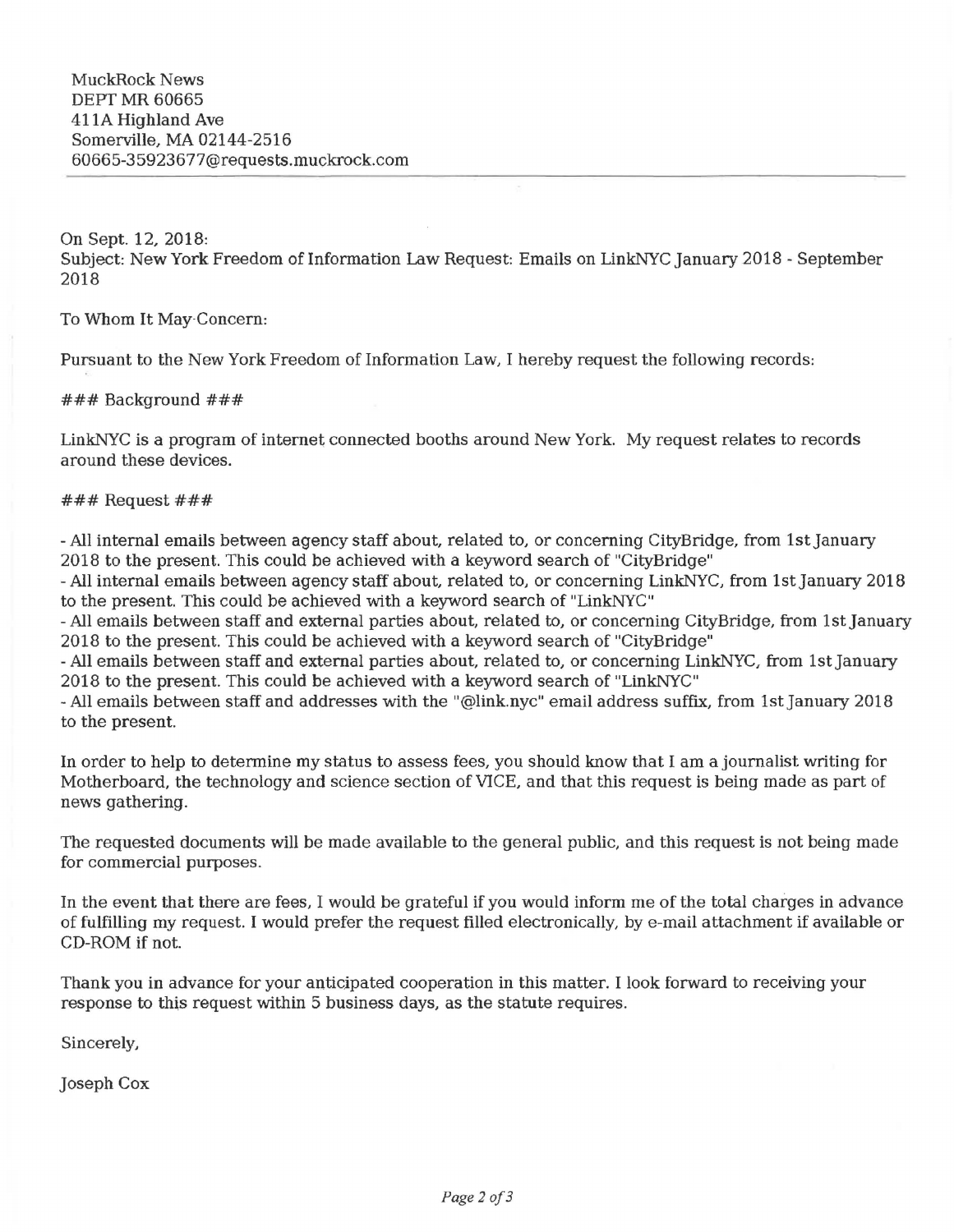View request history, upload responsive documents, and report problems here: https://www.muckrock.com/respond/1218850/

If prompted for a passcode, please enter: HUJLAAWG

Filed via MuckRock.com E-mail (Preferred): 60665-35923677@requests.muckrock.com

For mailed responses, please address (see note): MuckRock News DEPT MR 60665 411A Highland Ave Somerville, MA 02144-2516

PLEASE NOTE: This request is not filed by a MuckRock staff member, but is being sent through MuckRock by the above in order to better track, share, and manage public records requests. Also note that improperly addressed (i.e., with the requester's name rather than "MuckRock News" and the department number) requests might be returned as undeliverable.